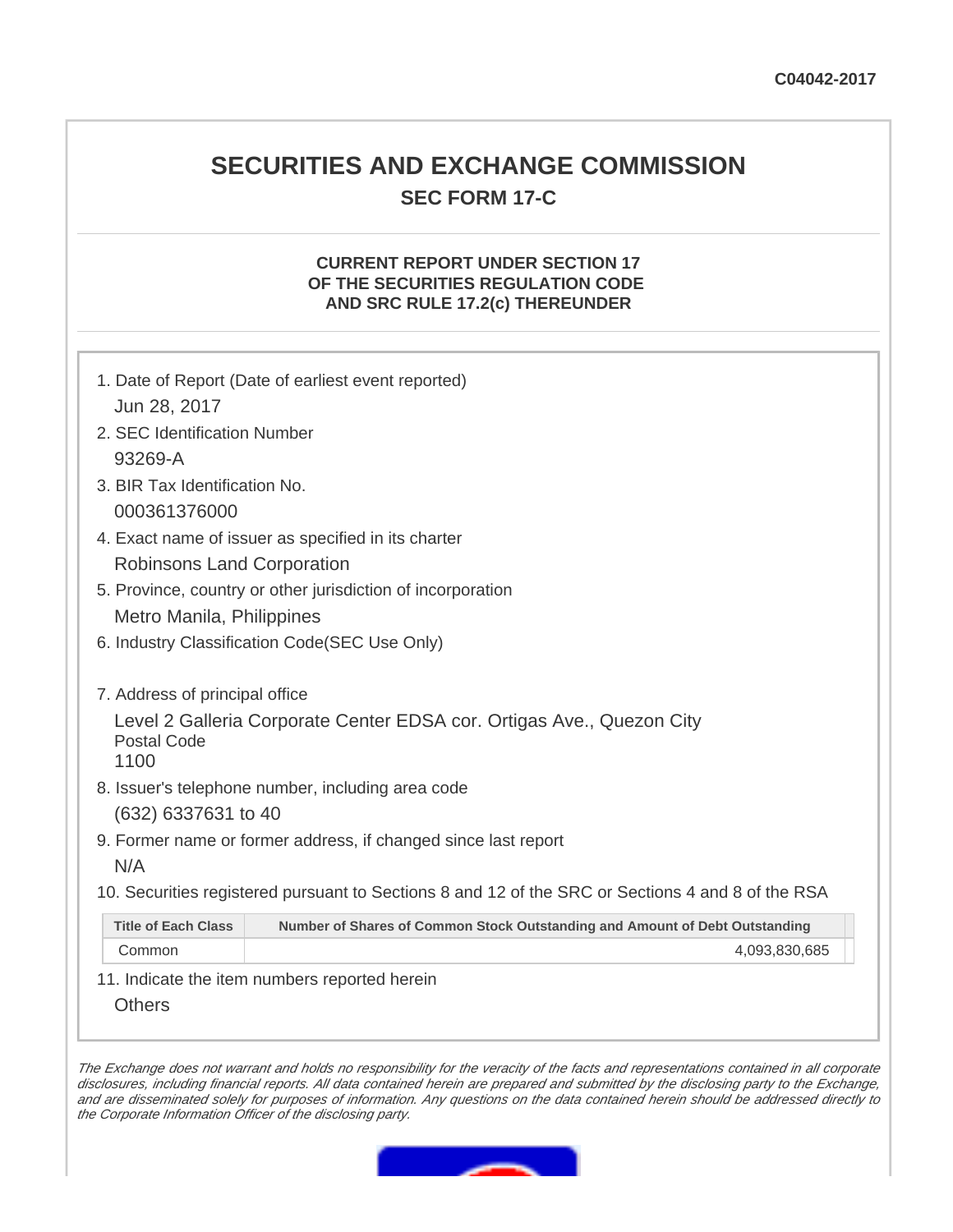

# **PSE Disclosure Form 4-25 - Results of Organizational Meeting References: SRC Rule 17 (SEC Form 17-C) and Section 4.4 of the Revised Disclosure Rules**

**Subject of the Disclosure**

Results of the Organizational Meeting

**Background/Description of the Disclosure**

Results of the Organizational Meeting of the Board of Directors of RLC held on June 28, 2017

**List of elected officers for the ensuing year with their corresponding shareholdings in the Issuer**

| Name of Person                          | <b>Position/Designation</b>                         | <b>Shareholdings in the Listed</b><br>Company |                | Nature of Indirect |
|-----------------------------------------|-----------------------------------------------------|-----------------------------------------------|----------------|--------------------|
|                                         |                                                     | <b>Direct</b>                                 | Indirect       | Ownership          |
| James L. Go                             | Chairman                                            | 1,685,994                                     | $\Omega$       | $\Omega$           |
| Lance Y. Gokongwei                      | Vice Chairman and Chief<br><b>Executive Officer</b> | 804.001                                       | $\Omega$       | $\Omega$           |
| Frederick D. Go                         | <b>President and Chief Operating</b><br>Officer     | 700,001                                       | 0 <sup>1</sup> | $\overline{0}$     |
| Faraday D. Go                           | <b>General Manager</b>                              | $\Omega$                                      |                | 0 0                |
| Arlene G. Magtibay                      | General Manager                                     | $\Omega$                                      | $\Omega$       | $\Omega$           |
| Corazon L. Ang Ley                      | General Manager                                     | $\Omega$                                      | $\Omega$       | $\Omega$           |
| Elizabeth Kristine D. Gregorio          | General Manager                                     | 0                                             |                | 0 0                |
| Henry L. Yap                            | General Manager                                     | 90,000                                        |                | 0 0                |
| Ma. Socorro Isabelle V.<br>Aragon-Gobio | Senior Vice President, General<br>Manager           | $\Omega$                                      | 0 <sup>1</sup> | $\Omega$           |
| Kerwin Max S. Tan                       | <b>Chief Financial Officer</b>                      | $\overline{0}$                                |                | 0 0                |
| Bach Johann M. Sebastian                | <b>Senior Vice President</b>                        | $\overline{0}$                                |                | 0 0                |
| Cecilia M. Pascual                      | Vice President-Group Controller                     | 0                                             | $\overline{0}$ | $\mathbf 0$        |
| Emmanuel G. Arce                        | <b>Vice President</b>                               | $\Omega$                                      | $\Omega$       | $\Omega$           |
| Constantino C. Felipe                   | Vice President                                      | $\Omega$                                      |                | 0 0                |
| Sylvia B. Hernandez                     | Vice President-Treasurer                            | $\Omega$                                      | $\overline{0}$ | $\Omega$           |